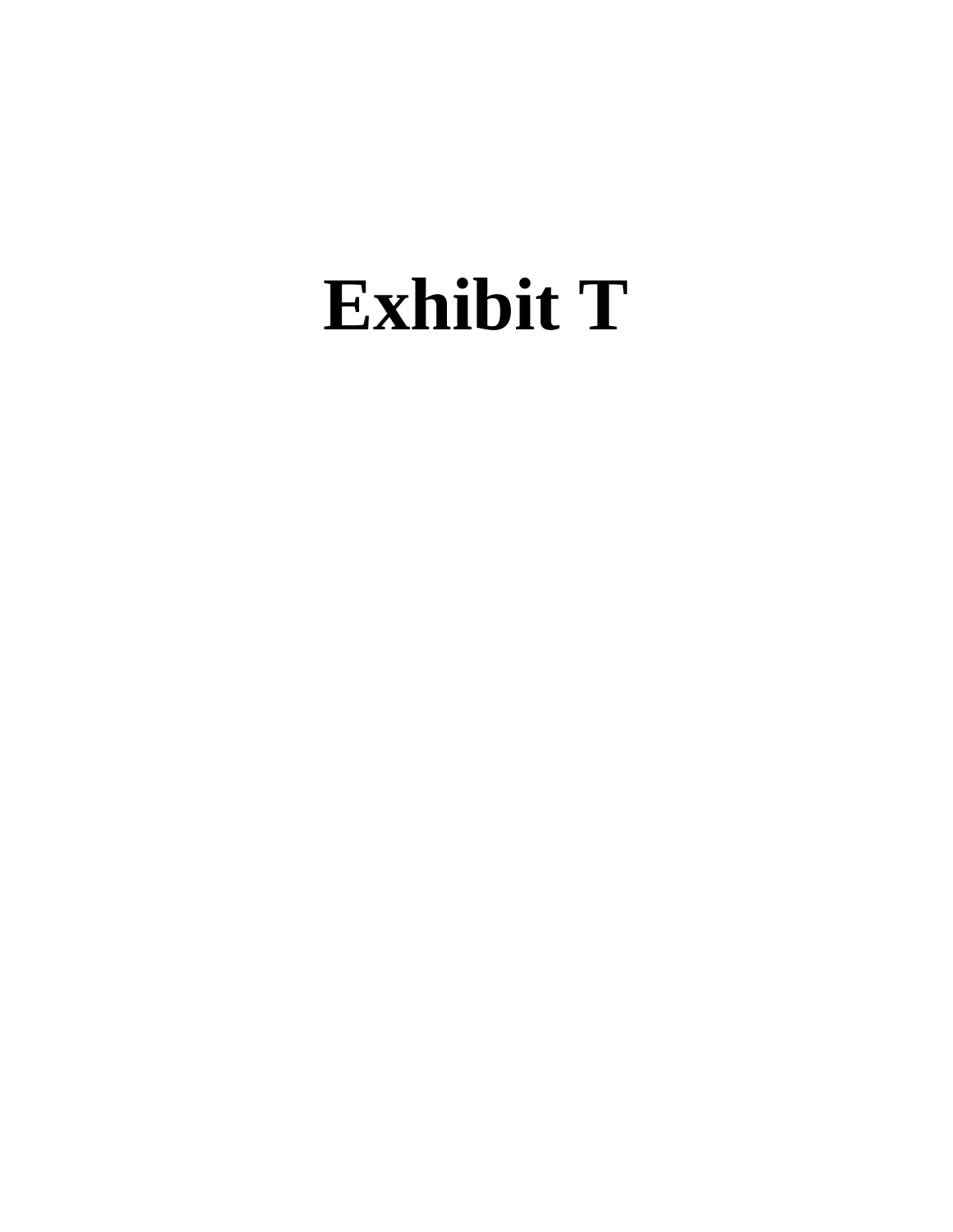

### UTE MOUNTAIN UTE TRIBE ENVIRONMENTAL PROGRAMS DEPARTMENT

## **Exhibit T to December 16, 2011 Comments on DUSA RML Renewal Re: Reclamation Plan Deficiency List**

- 1. The Reclamation Plan Provisions for Reclaiming Cell 1 Are Insufficient.
	- a. The proposed clay liner under the "area of contaminated materials disposal" is insufficient to protect from groundwater contamination as proposed in Section 3.3 of Attachment A, Plans and Technical Specifications for Reclamation for White Mesa Mill Facility, Blanding Utah (Attachment A). The minimum liner system for municipal solid waste has at least one synthetic flexible membrane liner of 60 mm thickness over 24 inches of clay. *See* RRD Letter § 1.3. DUSA is treating radioactive pieces of the deconstructed mill as if they were normal uncontaminated construction and demolition debris. The design is really not even a "cell," but more of a pile along the south edge of the old Cell 1.
	- b. It is not sound planning to build a storm water sediment retention basin against the disposal cell as proposed in Section 1.3.e of Attachment A. It is industry standard to keep water from accumulating on disposed of radioactive materials. The proposed sediment basin has an area of approximately 40 acres with a flat bottom against the debris disposal (cell) area. The storage of accumulated storm water is likely to seep through the contacted cap materials and into the proposed disposal cell area. [White Mesa Mill Tailings Reclamation, Sediment Basin Design, sheet REC-3, MWH, 09/2011]
- 2. The Storm Water Discharge Channel West of Cell 1 Violates the Storm Water Management Plan and Risks Contaminating Westwater Creek with Radioactive Material from the Mill Yard.
	- a. The Reclamation Plan indicates that storm water from within the mill area will drain out the drainage ditch from the sediment basin west towards Westwater Creek once the Cell 1 contents, liner and contaminated soil from beneath the liner have been removed. The Plan also indicates that such drainage will occur prior to reclamation of the mill, which means that the water washed towards Westwater Creek could be contaminated with Radioactive Material and other hazardous waste from the Mill Yard that would continue to drain into the Cell 1 footprint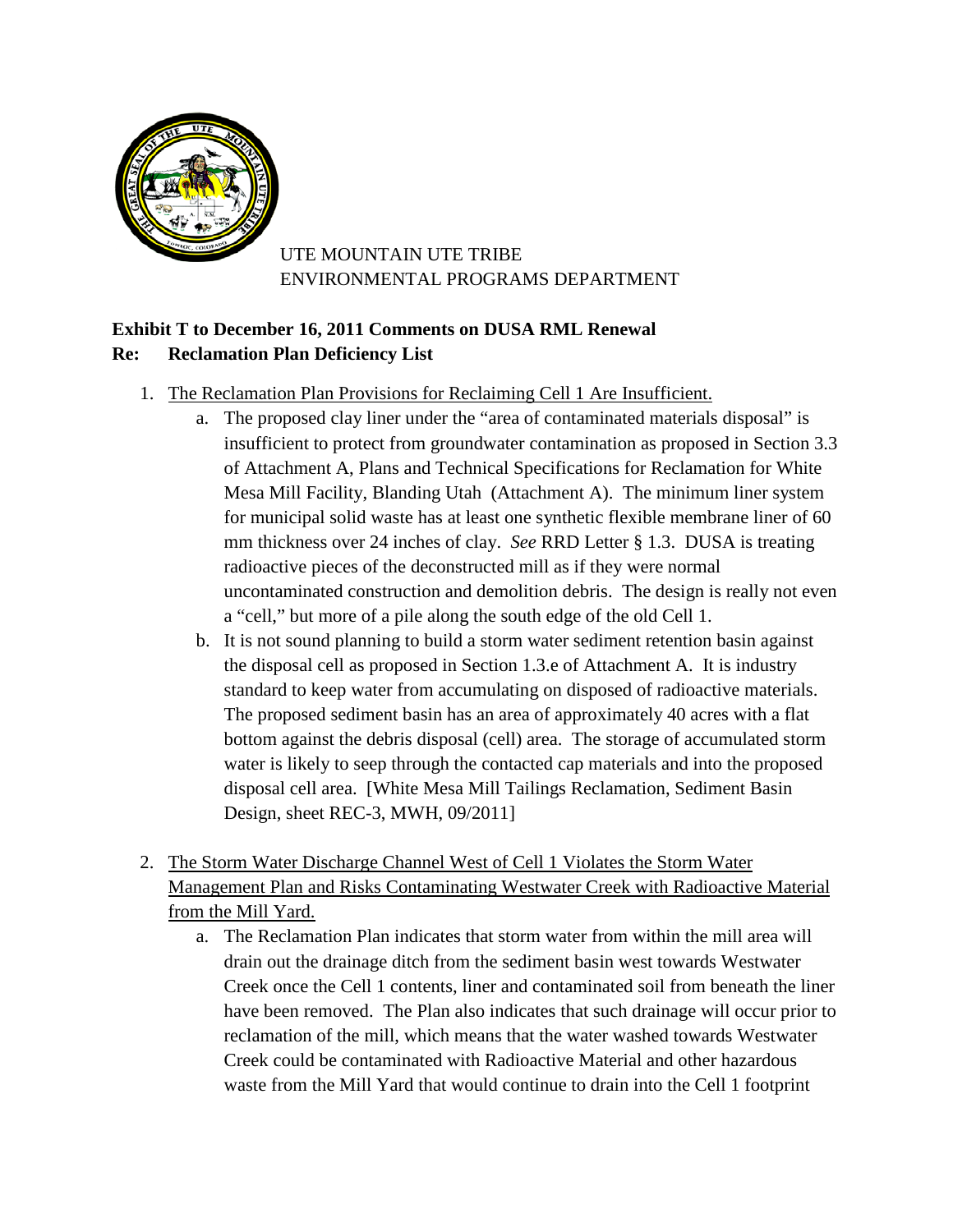area. This portion of the Reclamation Plan is not compliant with the storm water management plan, which is a component of the license that DUSA must comply with during reclamation. Accordingly, DUSA cannot comply with the license and also discharge storm water in this manner.

Drainage patterns from Storm Water Management Best Practices Plan, Figure 2:



NOTE DRAINAGE FROM MILL AREA INTO CELL 1.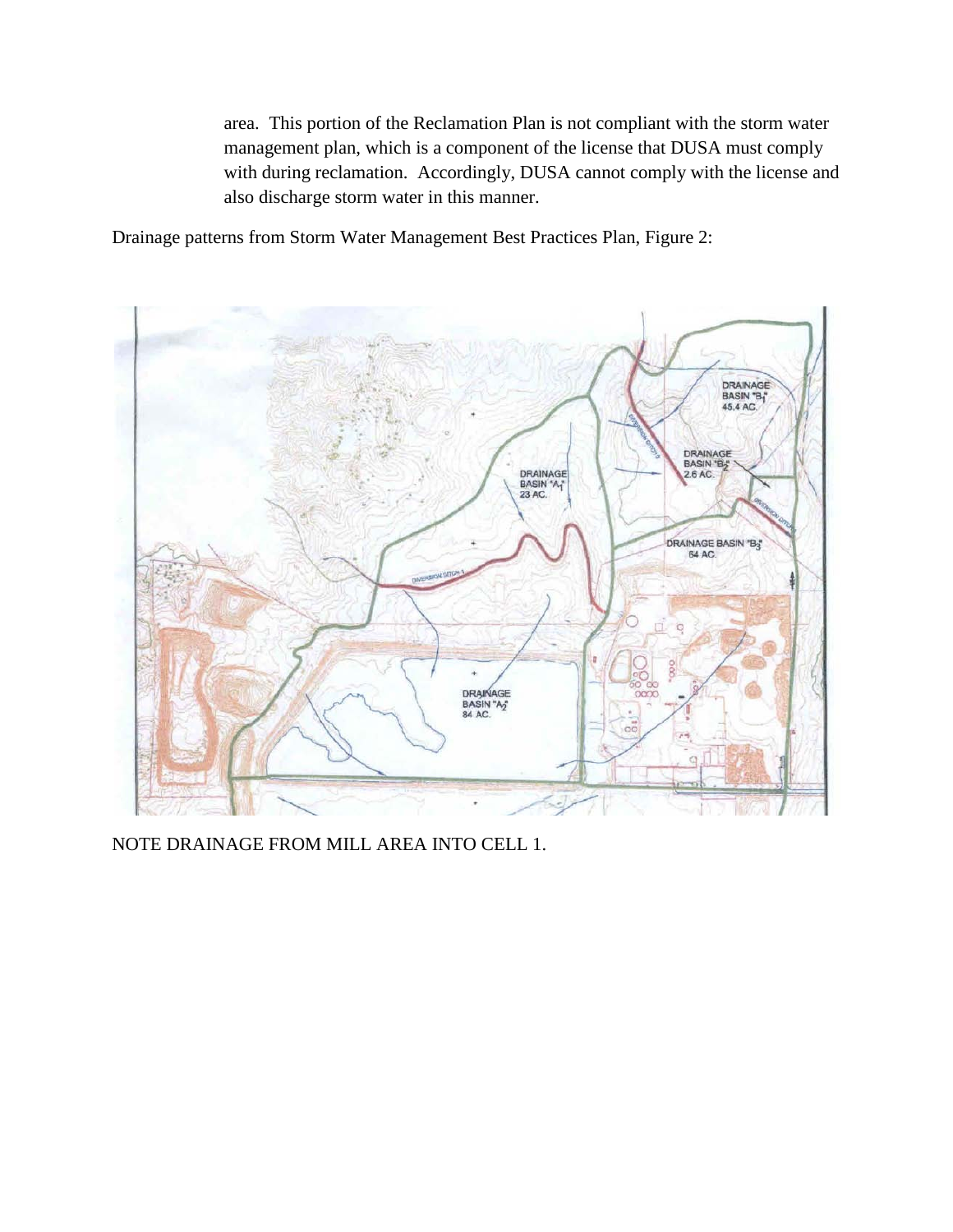Proposed discharge channel to Westwater creek watershed in White Mesa Mill Tailings Reclamation, Sediment Basin Design, sheet REC-3, MWH, 09/2011:



- 3. The Reclamation Plan Needs Clarification on Placement of Contaminated Soils
	- a. Section 1.3.g of Attachment A states that contaminated soil will be placed in the last active tailings cell *or Cell 1*. Cell 1 will no longer exist, so the Plan should clearly state that all contaminated soils should go into the last operational tailings disposal cell.
	- b. Section 7.3.6 of Attachment A states that "contaminated soil or sand will be placed outside of the items…" [in the disposal cell, with "items" being mill parts]. This directly contradicts Sections 7.2.3 and 7.3.3 that state that the contaminated soil will be placed into "tailings cells." Once the Plan is amended to remove the "area of contaminated materials disposal, it should also be amended to require that all contaminated soil be placed in the last operational tailings disposal cell.
	- c. The Reclamation Plan 5.0 and its supporting documents alternately use different terms to describe where radioactive materials are to be disposed of. One concise and consistent term should be used that is reflective of the DUSA and DRC understanding of phased disposal defined in 40 CFR Part 61 Subpart W and the definition of when a cell is "operational." Section 1.3.c of Attachment A describes "the last active tailings cell." Section 7.2.2 of Attachment A describes the "tailings disposal area." Section 7.2.3 of Attachment A states, "The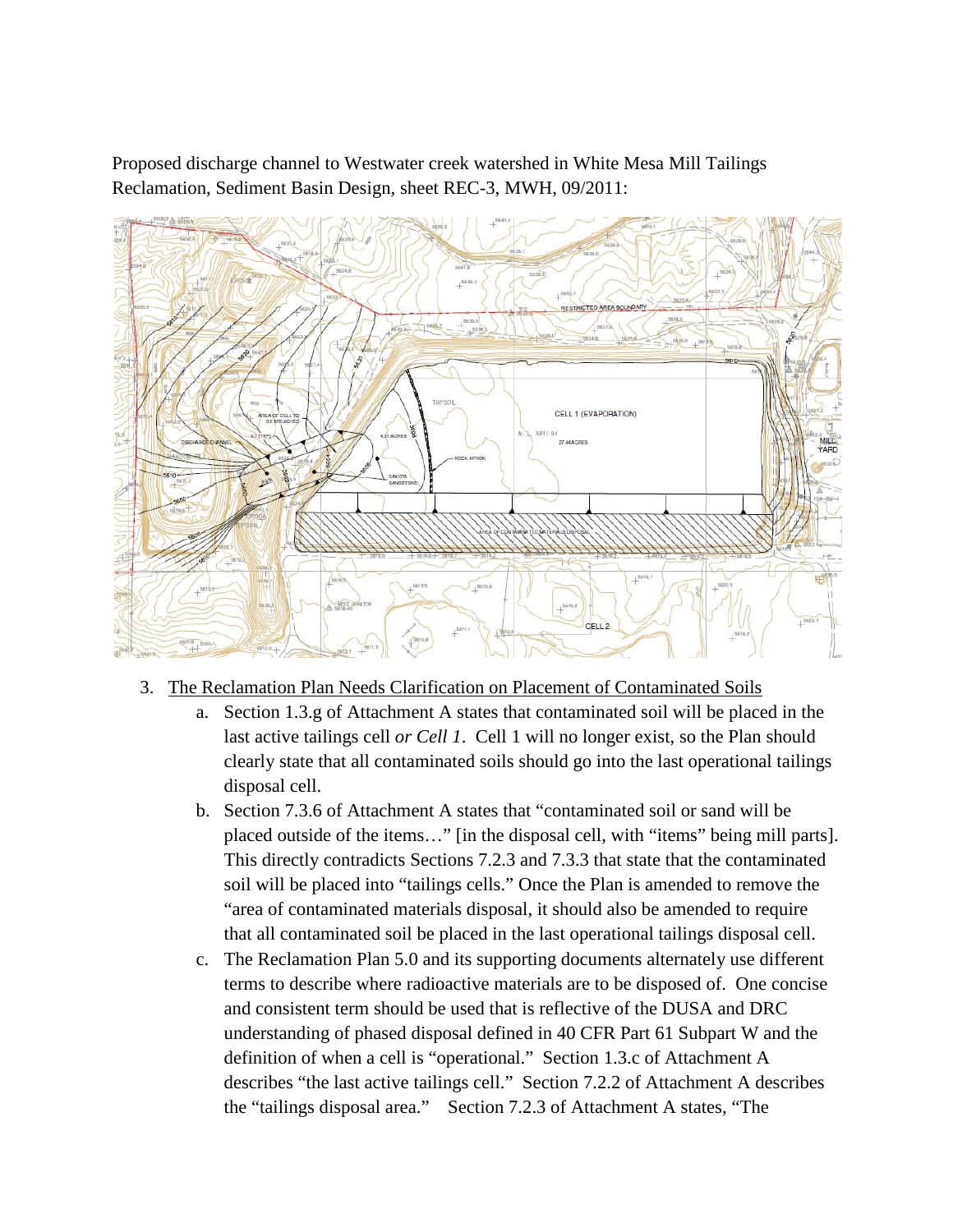contaminated soils… [and] … Soils excavated from Cell 1 shall be placed in the tailings disposal cells." It should be clear exactly where the contaminated soils, raffinate crystals from Cell 1 and other radioactive materials are to be disposed of permanently. Reclamation Plan 5.0 offers too much flexibility in the locations of radioactive material disposal.

#### 4. The Scoping Survey Is Insufficient.

- a. The scoping survey in the *S* pattern shown on Figure A-1 and described in Section 6.6 of Attachment A states that DUSA will only scan 10% of the ground within the restricted area and (inherently) less on the 50m x 50m grids outside of the restricted area. That leaves 90% of the facility unscanned at best. That is insufficient to protect public health and environment for the future in perpetuity.
- b. The scoping survey describes work in areas "expected to have contamination." This may be too reliant on subjective decision-making to be protective of public health and environment. The scoping survey should be conducted across the entire facility and adjacent property such as the highway right of way. The proposed halo pattern in Section 6.6 makes unreasonable assumptions about the potential extent of contaminated soil because it fails to take into consideration the potential for migration of contaminated soils from original deposition areas via wind and water. 50m x 50m grids are described but they are not referenced geographically or as a distance from the restricted area or the property boundaries. It does not specify how many of these grids outside of the restricted area will be scanned.
- c. Section 6.6 of Attachment A also relies on antiquated data to determine the radium "background" as 0.93 pCi/g from 16 years of monitoring conducted during the 1980's and 1990's when there was limited or no quality control that can be verified. DUSA, IUC, Umetco and Energy Fuels monitoring personnel have all demonstrated an inability to follow standard operating procedures or a thorough quality assurance program. The data that has been used over the past two decades as "background" may be flawed. It is unreasonable that the final soil scan and sampling program would rely on such limited quality as its fundamental baseline.

#### 5. The Soil Sampling Plan is Insufficient

a. The results of 30m x 30m grid sampling for the soil samples that might be initiated by the 10% effective scoping survey are proposed to then be averaged over "any" 100m<sup>2</sup> area to determine compliance with the threshold for differing depths at those locations as described in Section 7.2.3 of Attachment A. This is difficult to fathom because it seems the potential number of calculations to comply with this averaging over areas (not defined here) would be infinite.